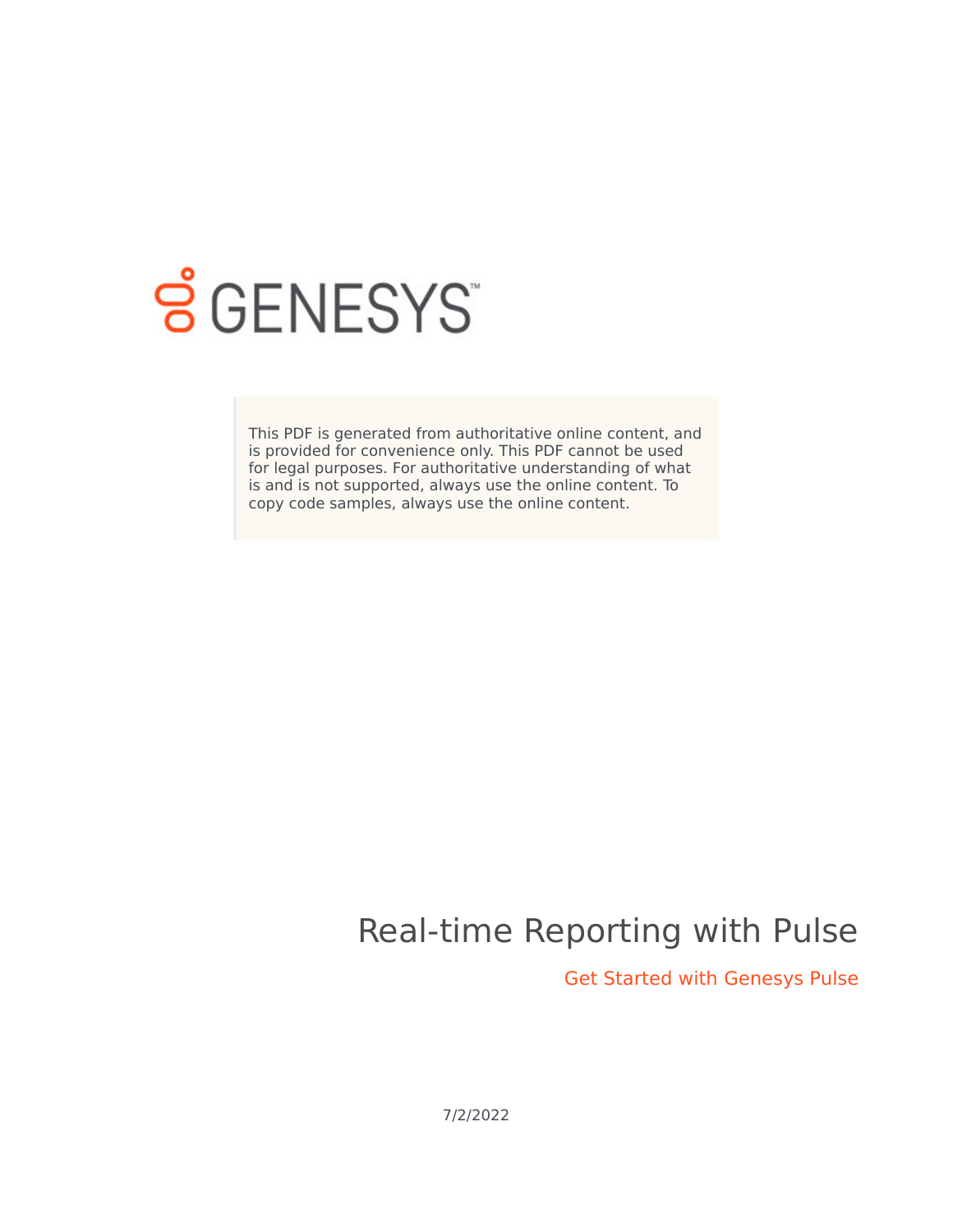

•

• Supervisor

Genesys Pulse is your gateway for monitoring your contact center, so you can better meet your business needs. This getting started page will get you running, viewing, and managing reports.

#### **Related documentation:**



- 1 [Access the application](#page-2-0)
- 2 [Walk through the application](#page-3-0)
- 3 [Video: Get started with Pulse](#page-3-1)
- 4 [Access Reports](#page-4-0)
- 5 [Manage Dashboards and Wallboards](#page-5-0)
- 6 [Use Report Widgets](#page-6-0)
- 7 [Expand Reports to Dashboard](#page-7-0)
- 8 [What do I do next?](#page-10-0)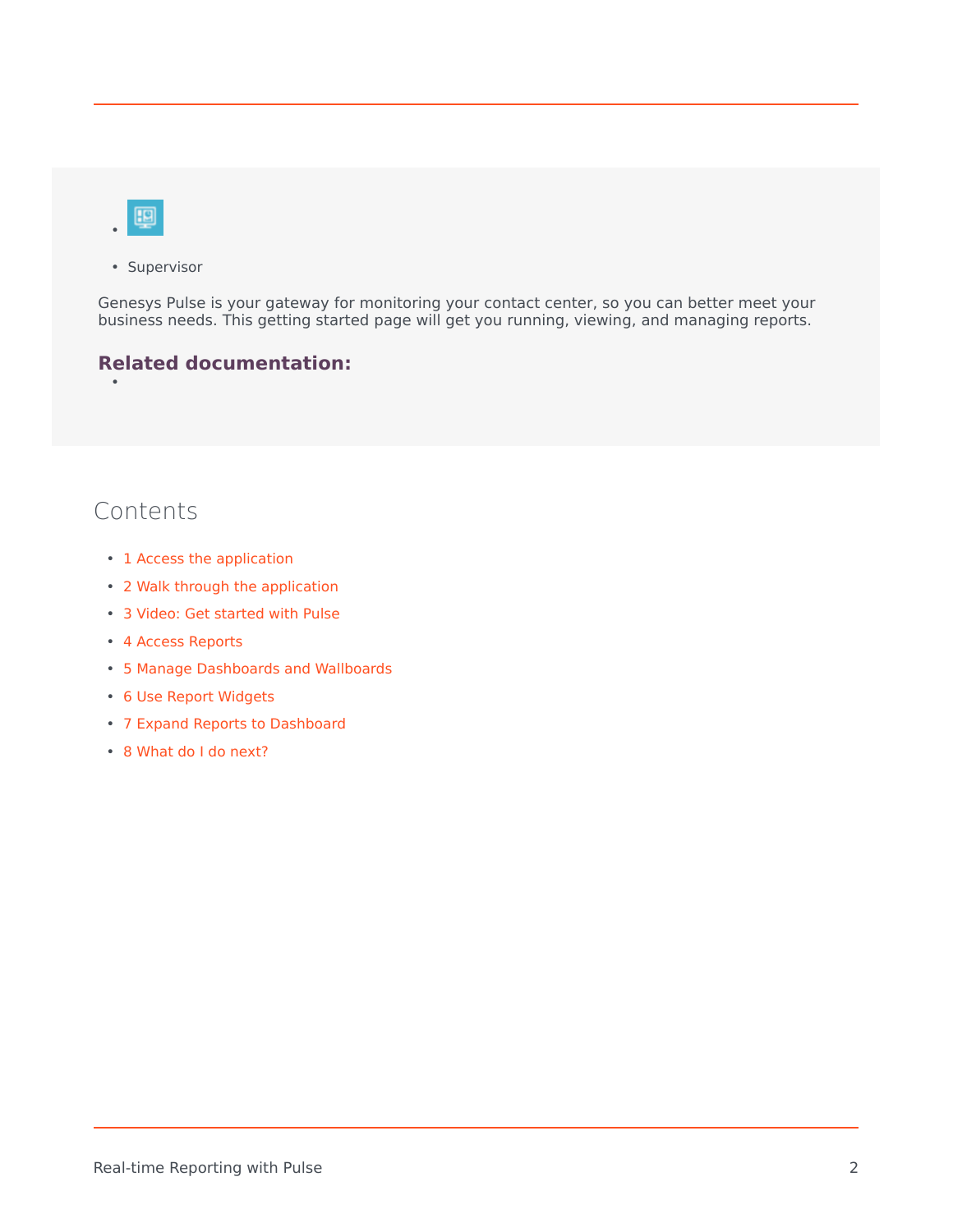## Access the application

<span id="page-2-0"></span>

Once your Genesys Multicloud CX environment is up and running and you've checked that you meet the necessary requirements, log in to your Genesys Portal to access Pulse Reporting. Click the Pulse Reporting icon and enter your username and password.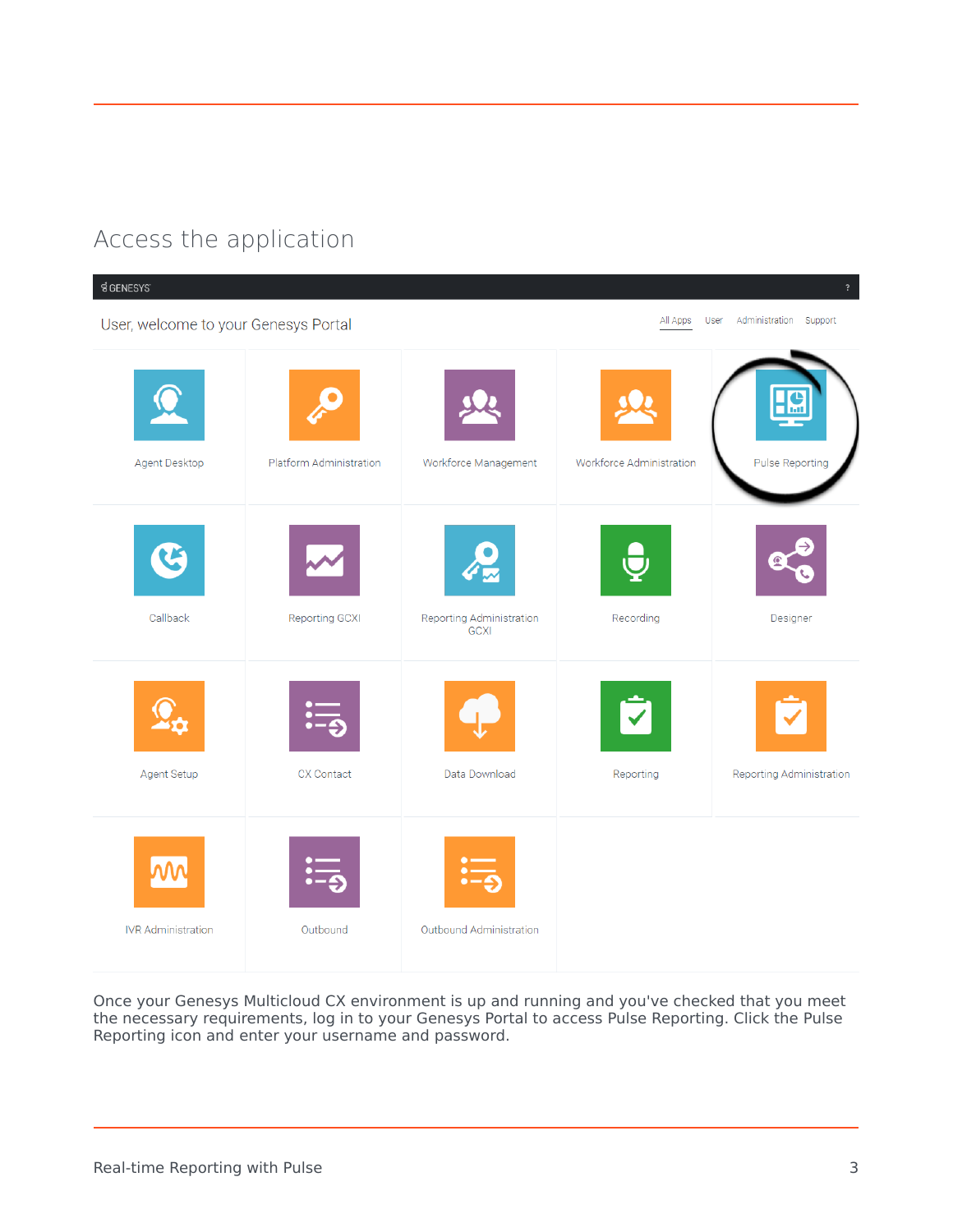## <span id="page-3-0"></span>Walk through the application

Genesys Pulse provides at-a-glance views of real-time contact center statistics on dashboards within the user interface.

#### Important

What you see in Genesys Pulse depends on your contact center and your role within it. You might not be able to do or see all the things covered in this help. If you think you should be able to do or see something you can't, check with your supervisor or system administrator.

### <span id="page-3-1"></span>Video: Get started with Pulse

#### [Link to video](https://player.vimeo.com/video/719137971?title=0&byline=0&portrait=0)

Learn how to access and use Genesys Pulse.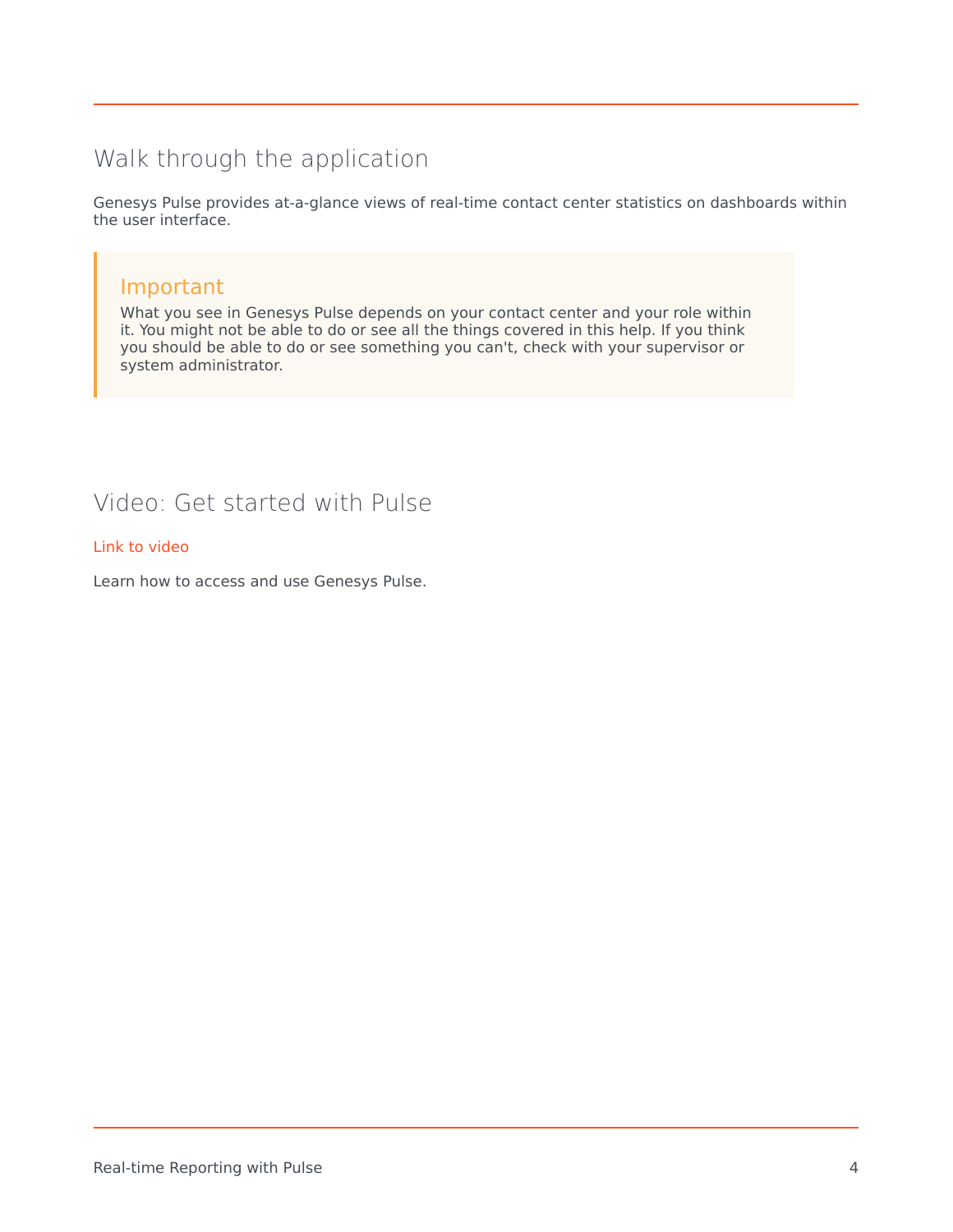## <span id="page-4-0"></span>Access Reports

| o<br>Pulse                                       |                                                         |                    |                                           |                         |                          |             |                                                                                                                                            |
|--------------------------------------------------|---------------------------------------------------------|--------------------|-------------------------------------------|-------------------------|--------------------------|-------------|--------------------------------------------------------------------------------------------------------------------------------------------|
| <b>ED</b> Customer X<br>$\overline{\phantom{a}}$ | E. Agent KPIs<br>$\mathbb{Z}^n$                         |                    | E Agent Login Exten :                     | <b>E</b> Demo Dashboard | E. Queue KPIs            | customerabc | <b>昆 Agent KPIs Long :</b><br>E. Queue KPIs<br>÷<br><b>E.</b> Agent Login 3<br>$\Box$ Default<br>$\ddot{\phantom{a}}$<br>÷                 |
|                                                  |                                                         | $\frac{1}{2}$      |                                           |                         | $\mathbb{H}^1$           | ÷           | $\mathbb{R}^n$                                                                                                                             |
| <b>Agent Login Status</b>                        |                                                         |                    |                                           |                         | <b>Agent KPIs</b>        |             | <b>Alert Widget</b>                                                                                                                        |
| Name<br>$\blacktriangle$                         | <b>Time in Status</b>                                   | <b>Login Time</b>  | <b>Continuous Login Time</b>              | $\mathbf{q}$            | Answered                 | ÷           | $\boxtimes$ $\bigcirc$ (10)<br>$\mathbf{A}$ (4)<br>$\boxtimes$ $\odot$ (13)<br>$\boxtimes$ Expired (7)<br>$\triangleright$ Deactivated (0) |
| Anastasio, Jae                                   | 96:35:03                                                | 00:01:49           | 00:01:48                                  |                         | Sutton, Alisa            | 6148        | Handle Time for multiple Agents is ≥00:00:20<br>Agent KPIs Random > Ell Demo Dashboard<br><b>Objects</b>                                   |
| <b>Bat, Demarcus</b>                             | 96:35:03                                                | 00:01:45           | 00:01:54                                  |                         | Kates, Wynell            | 6202        | > Last Updated: 17:08    ( Snooze @ Deactivate                                                                                             |
| <b>Bufkin, Sandra</b>                            | 96:35:03                                                | 00:01:53           | 00:01:52                                  |                         | <b>Hoffer, Gerardo</b>   | 6228        | Login Time for multiple Agents is ≤00:00:50<br>Agent KPIs ▶ ■ Demo Dashboard<br><b>Objects</b>                                             |
| Burlingame, Gr                                   | 96:35:03                                                | 00:01:51           | 00:01:47                                  |                         | Burlingame, Gregoria     | 6244        | > Last Updated: 17:08    (D Snooze @ Deactivate                                                                                            |
| Candy, Adrian                                    | 96:35:03                                                | 00:01:50           | 00:01:46                                  |                         | Strange, Lashawna        | 6256        | Hold Time for asipto_test is ≥ 00:05:00<br>AHT ▶ ■ UX Testing<br>00:06:03<br>> Last Updated: 17:08    (9 Snooze @ Deactivate               |
|                                                  |                                                         |                    |                                           |                         | 三小                       |             | (x) Snooze All                                                                                                                             |
|                                                  | $\ddot{\mathbf{z}}$<br>$\mathop{\mathrm{III}}\nolimits$ |                    | $\mathbb{R}^2$                            | $\frac{1}{2}$           |                          |             | $\mathbb{H}^1$<br>$\cdots$                                                                                                                 |
| <b>Agent KPIs R</b>                              |                                                         | <b>Agent Login</b> |                                           |                         | <b>Agent KPIs Random</b> |             | <b>Agent KPIs Random</b>                                                                                                                   |
| Ready Time                                       |                                                         | Login Time         |                                           |                         | Login Time Random        |             | ÷<br>Gorbatovskiy, Dmitry                                                                                                                  |
|                                                  |                                                         |                    |                                           |                         | Gorbatovskiy, Dmitry     |             | $\bullet$<br>00:01:22                                                                                                                      |
|                                                  | Total<br>00:51:31                                       | R                  | Total<br>00:01:31                         |                         | <b>Bat, Demarcus</b>     |             | $\bullet$<br>00:00:52<br><b>Communication</b>                                                                                              |
|                                                  |                                                         |                    |                                           |                         | Bufkin, Sandra           |             | <b>Login Time</b><br>00:00:31                                                                                                              |
| $\mathbf{R}$<br>A Zolatarev, Roman               | 00:17:29                                                | A Doe, John        | 00:00:46                                  |                         | Doe, John                |             | 00:00:05<br>$\bullet$<br>00:01:01                                                                                                          |
| B Doe, John<br>C Gorbatovskiy, Dmitry            | 00:17:08<br>00:16:54                                    |                    | 00:00:45<br><b>B</b> Gorbatovskiy, Dmitry |                         |                          |             |                                                                                                                                            |
|                                                  |                                                         |                    |                                           |                         | 三州                       |             | 24h 60m 15m<br>$\bullet$                                                                                                                   |

To see the real-time reports, open the Genesys Pulse dashboard.

Reports are displayed in widgets, which you can expand to dashboard size to view more detail.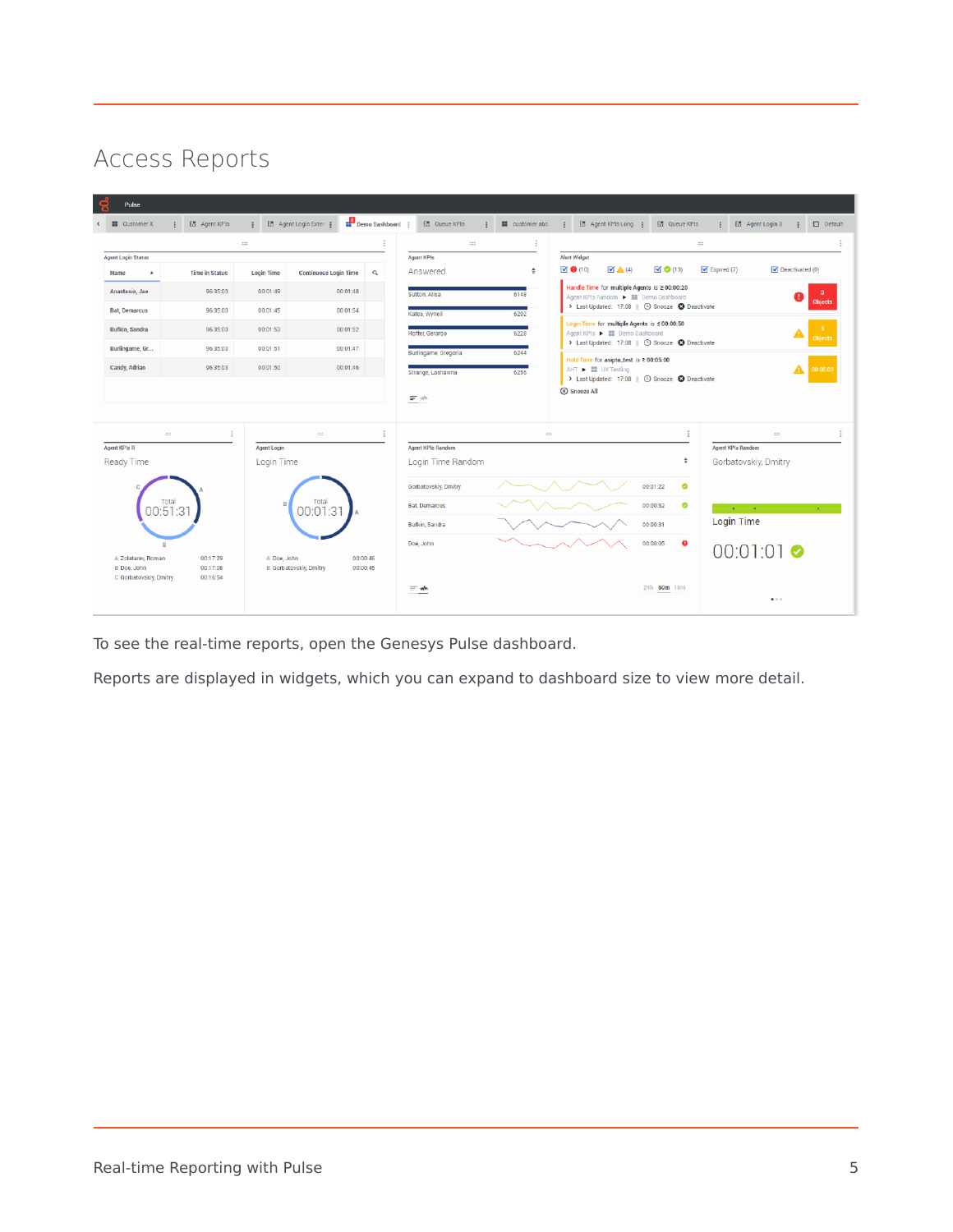## <span id="page-5-0"></span>Manage Dashboards and Wallboards

| <b>Pulse</b>                |                            |                             |  |  |
|-----------------------------|----------------------------|-----------------------------|--|--|
| K<br><b>Customer X</b><br>₩ | H Agent KPIs<br>÷<br>յհղ   | H Agent Login Exte          |  |  |
|                             | + Add a Widget             |                             |  |  |
| <b>Agent Login</b>          | Customize                  | jent Login Extended Statu   |  |  |
| Time in Status              | Clone                      | Name                        |  |  |
| Burlingame, Gregoria        | Publish (Enable Sharing)   | Anastasio, Jae              |  |  |
| Bat, Demarcus               | Download                   | <b>Bat, Demarcus</b>        |  |  |
| Anastasio, Jae              | $\times$ Close<br>フロバイナルログ | <b>Bufkin, Sandra</b>       |  |  |
| Bufkin, Sandra              | 96:44:03                   | <b>Burlingame, Gregoria</b> |  |  |
| Candy, Adrian               | 96:44:03                   | <b>Candy, Adrian</b>        |  |  |
|                             |                            |                             |  |  |

Use tabs to manage Genesys Pulse dashboards and wallboards. For more options, click the **More** kebab menu (the three vertical dots menu) in the upper right corner of the dashboard:

- **Add a Widget**—Add a new widget to the dashboard or wallboard.
- **Clone**—Create a new copy of the dashboard or wallboard.
- **Close**—Close the dashboard or wallboard.
- **Customize**—Change the name, description, and other options of the dashboard or wallboard.
- **Download**—Export dashboard or wallboard in JSON format.
- **Launch**—Open a wallboard.
- **Publish**—Share the unpublished dashboard or wallboard.
- **Save As**—Save a new copy of the published dashboard or wallboard.
- **Update Shared Copy**—Replace the published copy of the dashboard or wallboard.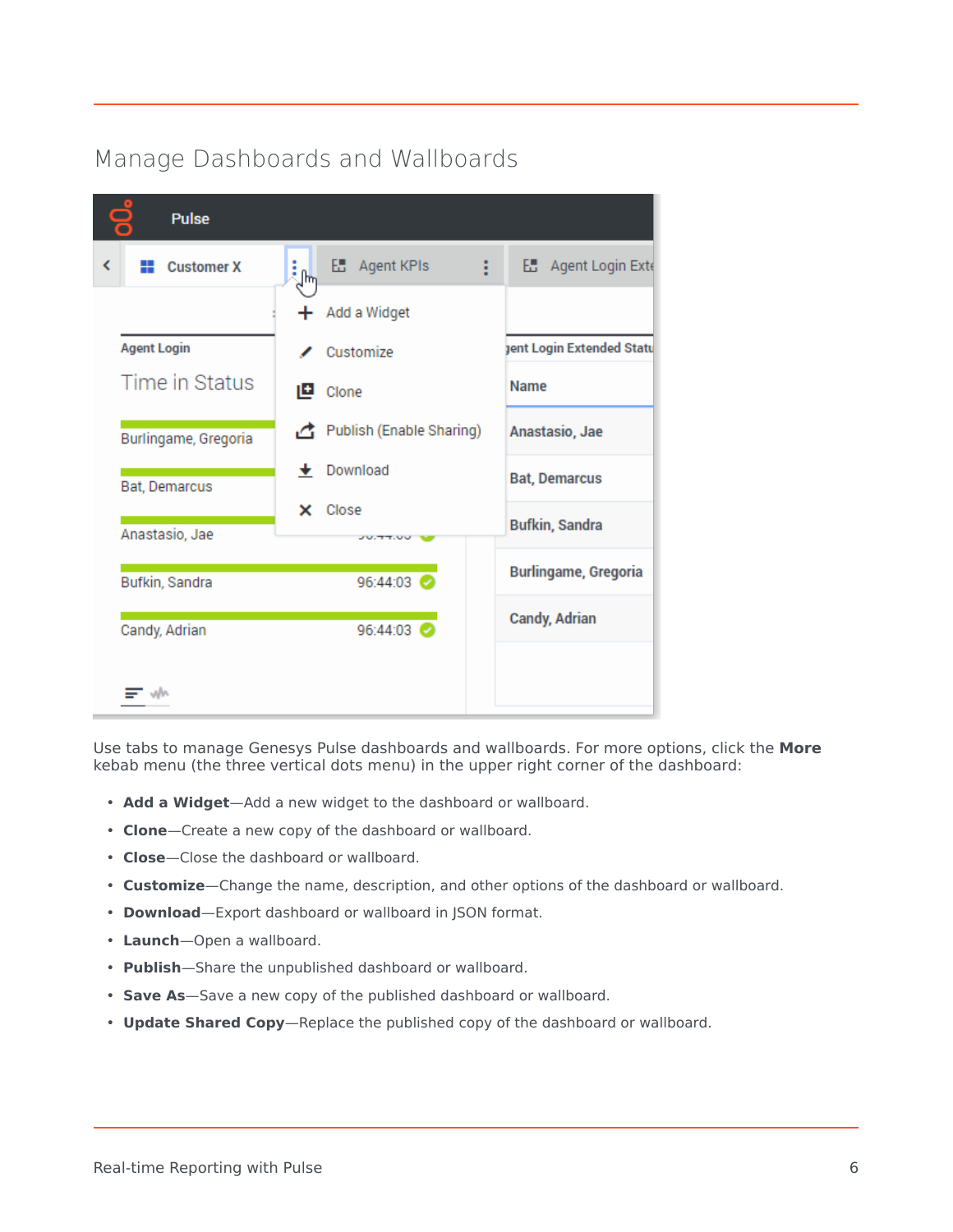## <span id="page-6-0"></span>Use Report Widgets

| <b>Pulse</b>                |     |                      |     |        |                             |          |
|-----------------------------|-----|----------------------|-----|--------|-----------------------------|----------|
| <b>Customer X</b><br>K<br>₩ | ŧ   | <b>E.</b> Agent KPIs |     | ŧ      | <b>E.</b> Agent Login Ext   |          |
|                             | ::: |                      |     |        |                             |          |
| <b>Agent Login</b>          |     |                      | .c. |        | Expand to tab               | led Stat |
| Time in Status              |     |                      |     | Edit   |                             |          |
| Burlingame, Gregoria        |     | 96:57:03             | 凹   | Clone  |                             |          |
| Bat, Demarcus               |     | 96:57:03             | ПI  | Delete |                             |          |
| Anastasio, Jae              |     | 96:57:03             |     |        | ← Download Widget           |          |
| Bufkin, Sandra              |     | 96:57:03             |     |        | <b>Burlingame, Gregoria</b> |          |
| Candy, Adrian               |     | 96:57:03             |     |        | <b>Candy, Adrian</b>        |          |
| w                           |     |                      | ┙   |        |                             |          |

Genesys Pulse widgets display Donut, Data, Key Performance Indicator (KPI), Time Tracking, or List charts of key statistics for objects on your dashboard.

You can:

- **Clone**—Create a copy of the widget.
- **Delete**—Delete the widget.
- **Download**—Download the report data as a .csv file.
- **Edit**—Edit the widget.
- **Expand to Tab**—See an expanded, detailed view of the report.

You can also add new widgets to your dashboard.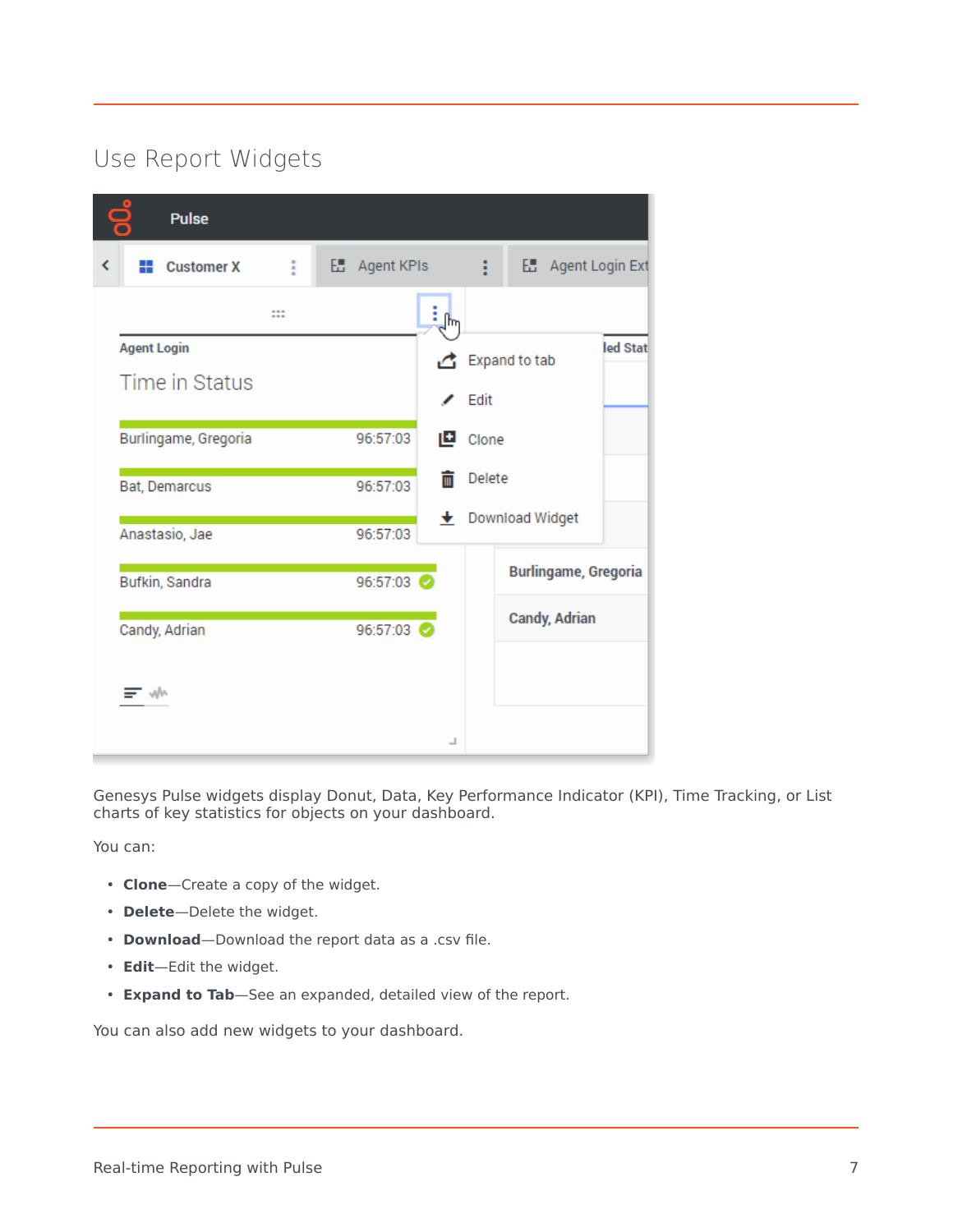## Expand Reports to Dashboard

<span id="page-7-0"></span>

To see a detailed view of your report, click **More** in the upper right corner of a widget and select **Expand to Tab**. This expanded report opens within a new tab, so it doesn't impact your initial dashboard.

You can:

- Download the report data as a .csv file by selecting **Download Widget** from the **More** menu.
- Change the source widget by selecting **Edit** from the **More** menu.
- Sort options, define objects, and define statistics.
- View various chart types available in the expanded widget:
	- Time Tracking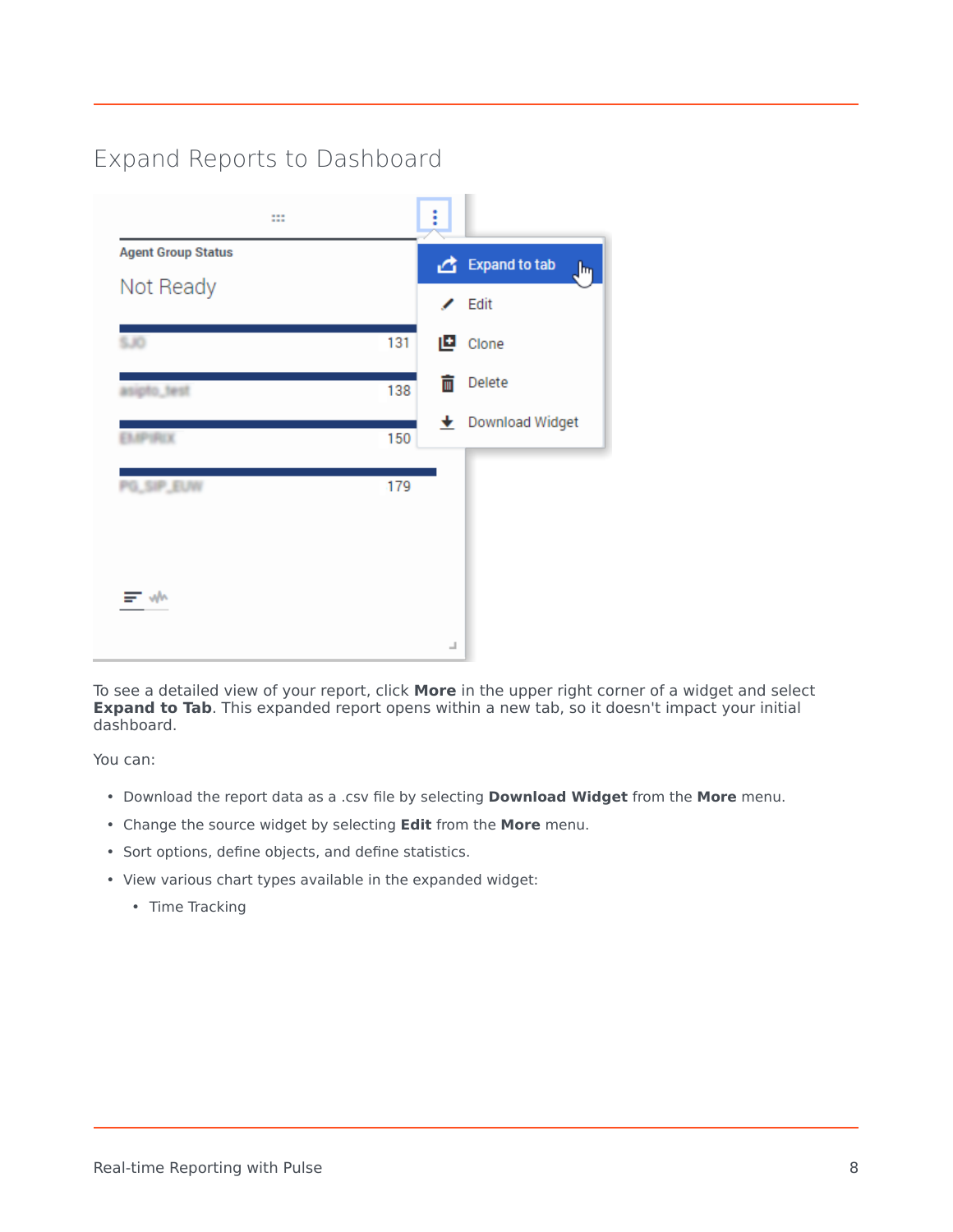

#### • Grouped Bar



• Stacked Bar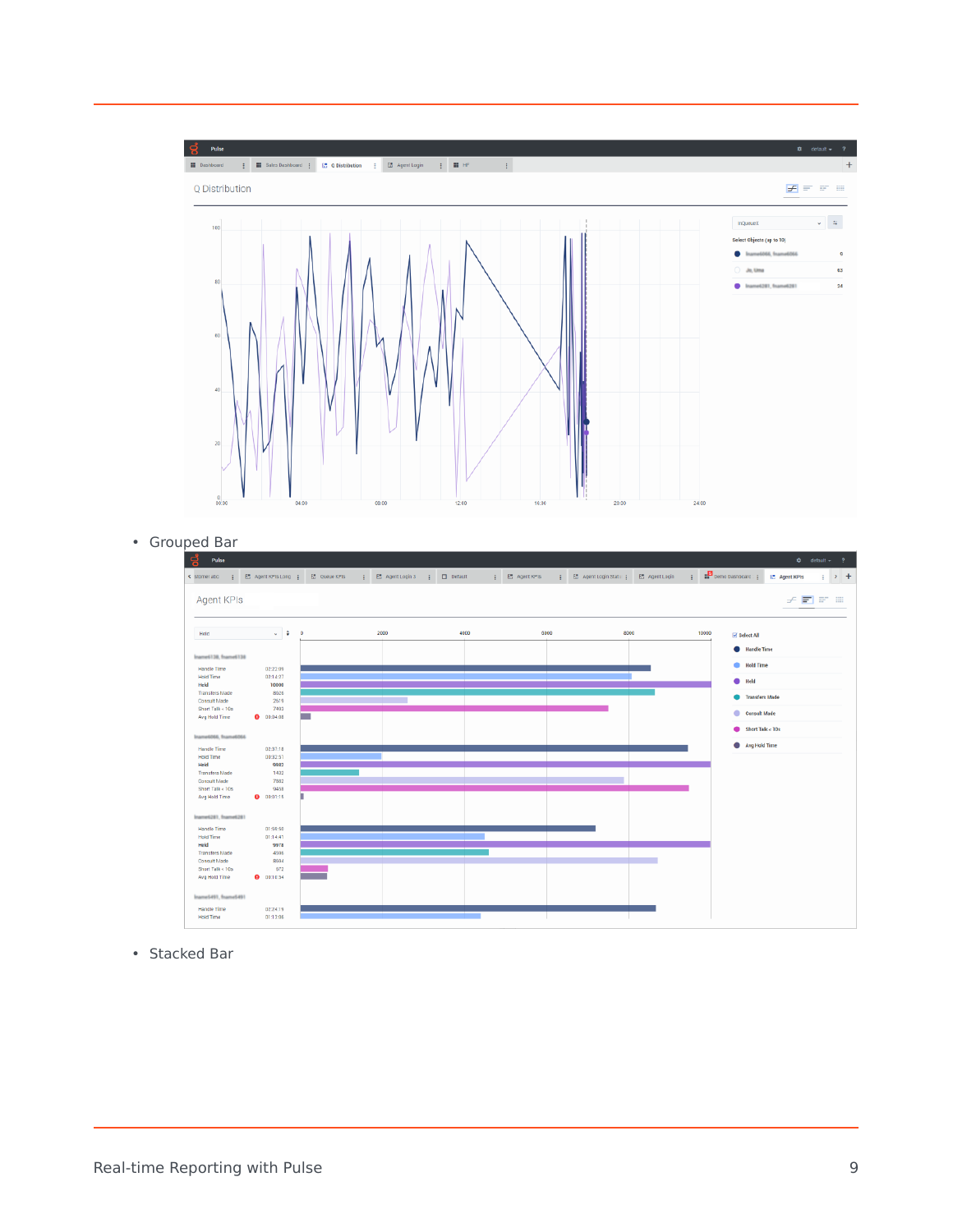

- Stacked Bar
- Data

Starting with release 9.0.001, new options are available in the Customize menu:

- **Row Density**: Comfy (default) or Compact
- **Row Color Contrast**: Low (default) or High
- **Reset Column Width** resets columns width to default values.